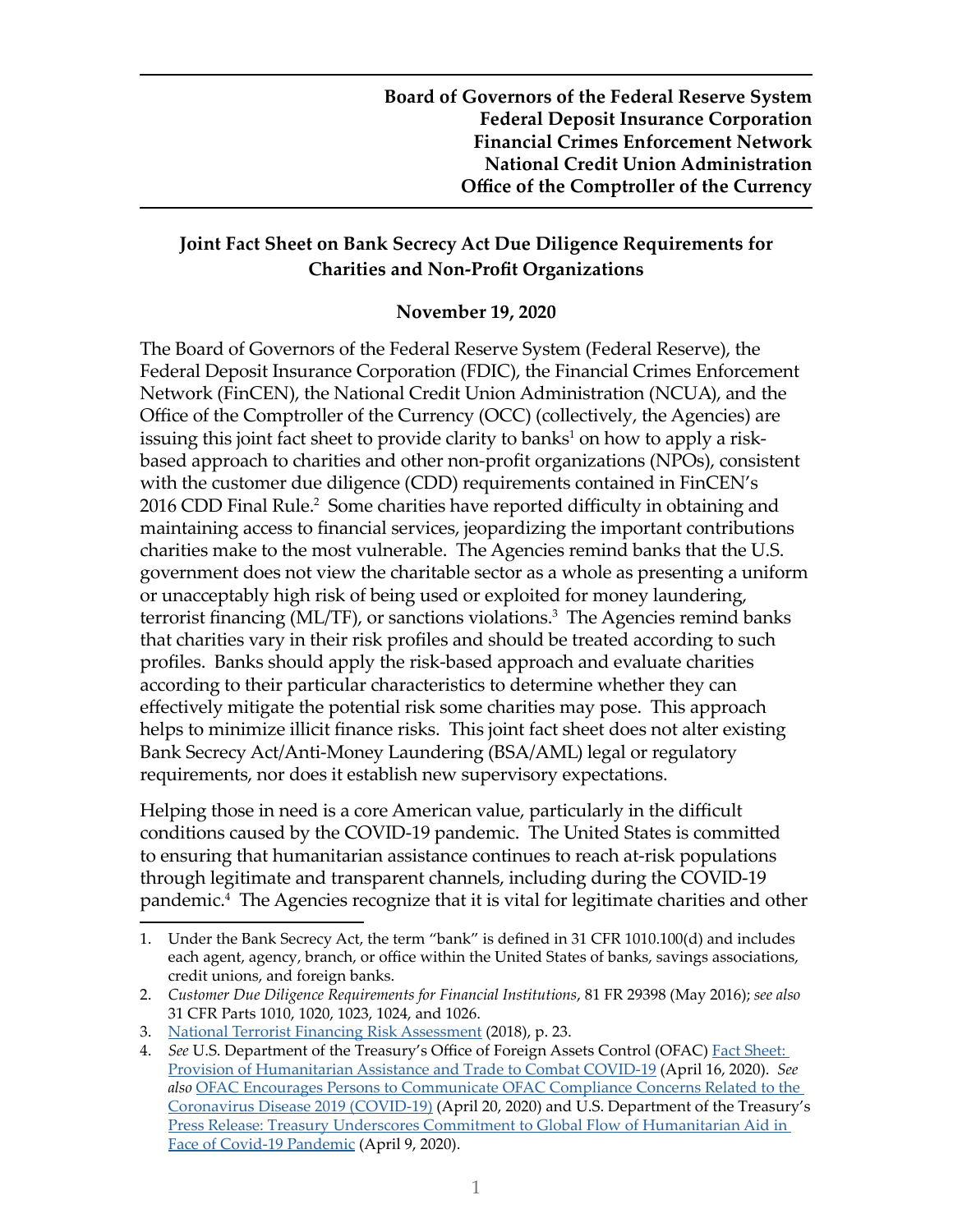NPOs to have access to financial services, including the ability to transmit funds. Charities and other NPOs rely on banks to facilitate the flow of funds transfers in a timely fashion. Although some charities and other NPOs have been misused to facilitate ML/TF<sup>5</sup> or evade sanctions, the Agencies recognize that the vast majority of charities and other NPOs comply with the law and properly support charitable and humanitarian causes.

# **CDD Requirements**

Like all bank accounts, those held by charity and NPO customers are subject to BSA/AML regulatory requirements. These include requirements related to suspicious activity reporting, $6$  customer identification, $7$  CDD, and beneficial ownership,<sup>8</sup> as applicable.

Banks must apply a risk-based approach to CDD in developing the risk profiles of their customers, including charities and NPOs, and are required to establish and maintain written procedures reasonably designed to identify and verify beneficial owners of legal entity customers, as applicable.<sup>9</sup> More specifically, banks must adopt appropriate risk-based procedures for conducting CDD that, among other things, enable banks to: (i) understand the nature and purpose of customer relationships for the purpose of developing a customer risk profile, and (ii) conduct ongoing monitoring to identify and report suspicious transactions and, on a risk basis, to maintain and update customer information.<sup>10</sup> Consistent with a risk-based approach, the level and type of CDD should be appropriate for the risks presented by each customer. There is no regulatory requirement in the CDD rule, nor is there a supervisory expectation, for banks to have unique, additional due diligence steps for charities or other NPO customers.

### **Considerations for a Risk-Based Approach**

As previously stated, charities and other NPOs do not present a uniform or unacceptably high ML/TF risk; rather, the risk to banks depends on facts and circumstances specific to the customer relationship. The ML/TF risk for charitable organizations can vary dramatically depending on the operations, activities, leadership, and affiliations of the organization. U.S. charities that operate and provide funds solely to domestic recipients generally present low TF risk. However, U.S. charities that operate abroad, provide funding to, or have affiliated organizations in conflict regions, can present potentially higher TF risks.<sup>11</sup>

<sup>5.</sup> *See* FinCEN [Advisory to Financial Institutions Regarding Disaster-Related Fraud](https://www.fincen.gov/resources/advisories/fincen-advisory-fin-2017-a007-0) (October 31, 2017).

<sup>6.</sup> 12 CFR 208.62, 211.5(k), 211.24(f), and 225.4(f) (Federal Reserve); 12 CFR 353 (FDIC); 12 CFR 748.1(c) (NCUA); 12 CFR 21.11 and 12 CFR 163.180 (OCC); and 31 CFR 1020.320 (FinCEN).

<sup>7.</sup> 12 CFR 208.63(b)(2), 211.5(m)(2), and 211.24(j)(2) (Federal Reserve); 12 CFR 326.8(b)(2) (FDIC); 12 CFR 748.2(b)(2) (NCUA); 12 CFR 21.21(c)(2) (OCC); and 31 CFR 1020.220 (FinCEN).

<sup>8.</sup> 31 CFR 1010.230.

<sup>9.</sup> *See* 31 CFR 1010.230(e)(3)(ii) (requiring that nonprofit entities only identify a single individual with significant responsibility to control, manage, or direct the entity).

<sup>10.</sup> 31 CFR 1020.210(b)(5).

<sup>11.</sup> [National Terrorist Financing Risk Assessment](https://home.treasury.gov/system/files/136/2018ntfra_12182018.pdf) (2018), p. 23.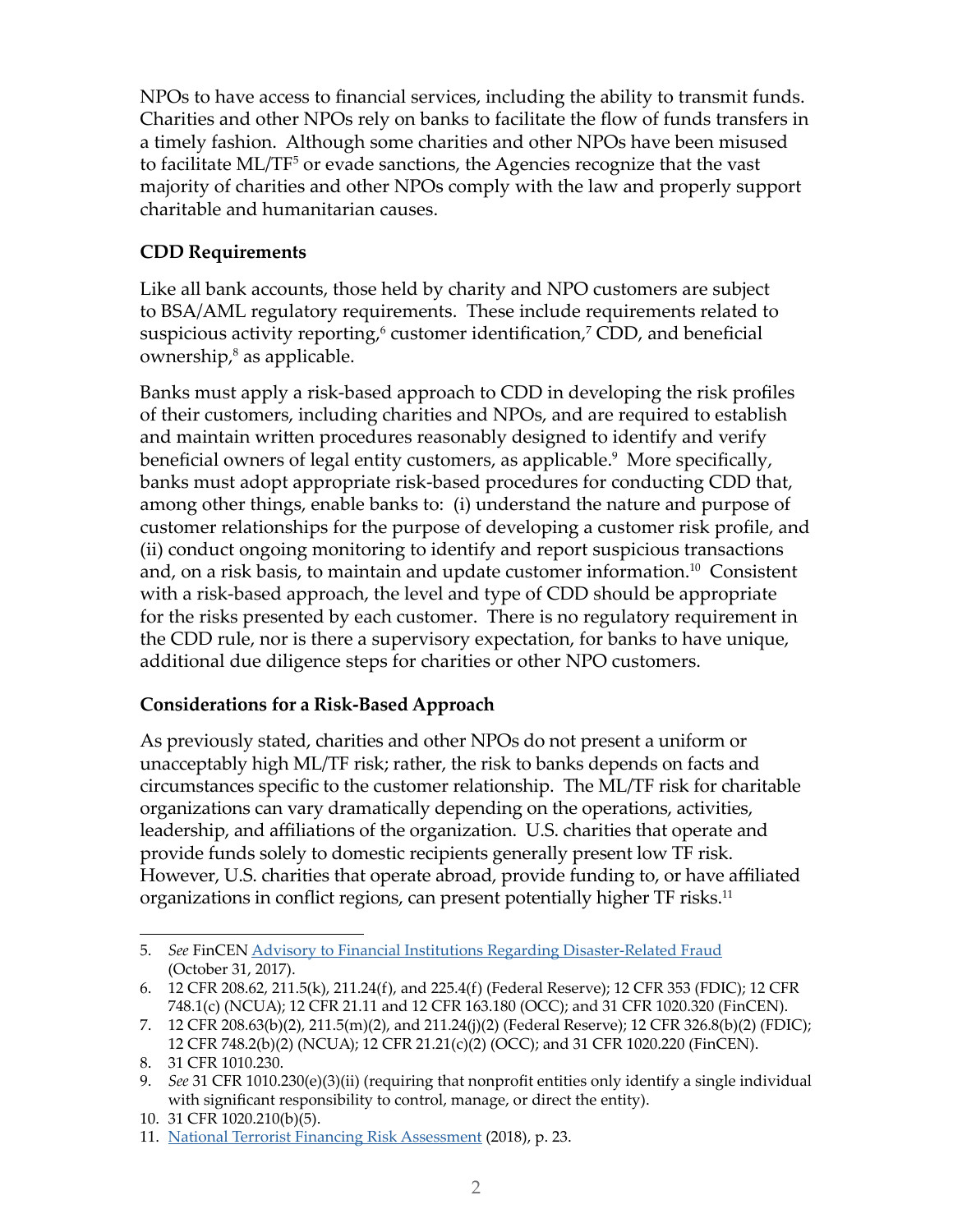Charities and other NPOs are subject to federal and state reporting requirements and regulatory oversight. For example, charities report specific information annually on IRS Form 990 regarding their stated mission, programs, finances (including non-cash contributions), donors, activities, and funds sent and used abroad.<sup>12</sup> Many NPOs also adhere to voluntary self-regulatory standards<sup>13</sup> and controls to improve individual governance, management, and operational practice, in addition to internal controls required by donors and others. Although the CDD rule does not require the collection of this specific information, the following customer information may be useful for banks in determining the ML/ TF risk profile of charities and other NPO customers:

- Purpose and nature of the NPO, including mission(s), stated objectives, programs, activities, and services.
- Geographic locations served, including headquarters and operational areas, particularly in higher-risk areas where terrorist groups are most active.
- Organizational structure, including key principals, management, and internal controls of the NPO.
- State incorporation, registration, and tax-exempt status by the IRS and required reports with regulatory authorities.
- Voluntary participation in self-regulatory programs to enhance governance, management, and operational practice.
- Financial statements, audits, and any self-assessment evaluations.
- General information about the donor base, funding sources, and fundraising methods, and for public charities, level of support from the general public.
- General information about beneficiaries and criteria for disbursement of funds, including guidelines/standards for qualifying beneficiaries and any intermediaries that may be involved.
- Affiliation with other NPOs, governments, or groups.

Additional information that may be useful to banks in determining the customer risk profile of a charity or other NPO is available at the U.S. Department of the Treasury's Resource Center, *Protecting Charitable Organizations.*<sup>14</sup>

### **Conclusion**

Charitable organizations and other NPOs build communities, relieve suffering, provide life-saving assistance, and help developing nations. During this COVID-19 pandemic, charities and other NPOs are on the front lines, both

<sup>12.</sup> The extensive Schedule F of Form 990 includes many categories of reporting requirements for charities with overseas activities.

<sup>13.</sup> [National Terrorist Financing Risk Assessment](https://home.treasury.gov/system/files/136/2018ntfra_12182018.pdf) (2018), p. 24.

<sup>14.</sup> [https://www.treasury.gov/resource-center/terrorist-illicit-finance/Pages/protecting-index.aspx.](https://www.treasury.gov/resource-center/terrorist-illicit-finance/Pages/protecting-index.aspx)